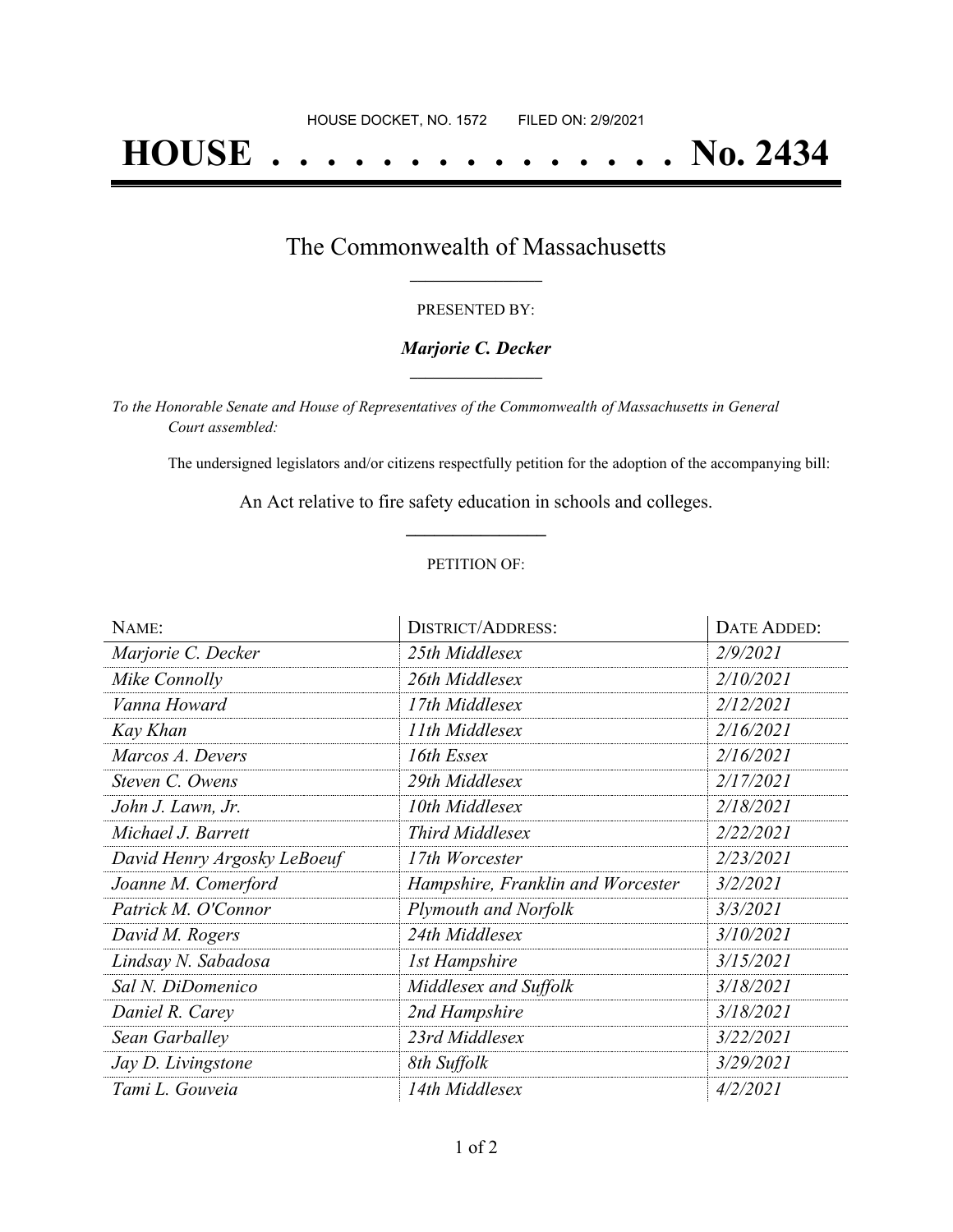| Ruth B.<br>Balser      | 2th |     |
|------------------------|-----|-----|
| lack Patrick I<br>ewis | 'th | ,,, |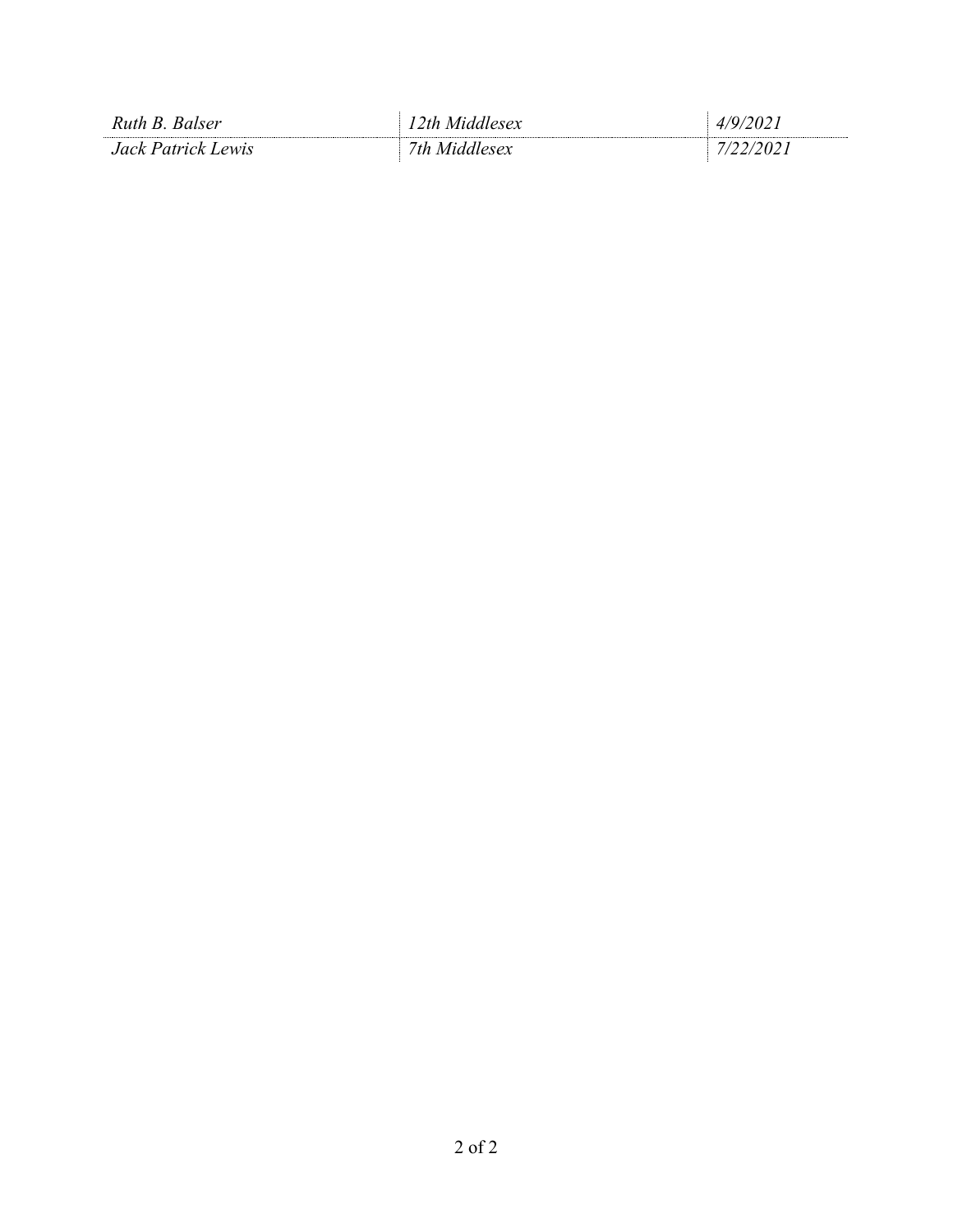#### HOUSE DOCKET, NO. 1572 FILED ON: 2/9/2021

## **HOUSE . . . . . . . . . . . . . . . No. 2434**

By Ms. Decker of Cambridge, a petition (accompanied by bill, House, No. 2434) of Marjorie C. Decker and others relative to fire safety education in schools and colleges. Public Safety and Homeland Security.

## The Commonwealth of Massachusetts

**In the One Hundred and Ninety-Second General Court (2021-2022) \_\_\_\_\_\_\_\_\_\_\_\_\_\_\_**

**\_\_\_\_\_\_\_\_\_\_\_\_\_\_\_**

An Act relative to fire safety education in schools and colleges.

Be it enacted by the Senate and House of Representatives in General Court assembled, and by the authority *of the same, as follows:*

| SECTION 1. Chapter 15A of the General Laws is hereby amended by adding the |  |  |
|----------------------------------------------------------------------------|--|--|
|----------------------------------------------------------------------------|--|--|

2 following section:-

3 Section 45. (a) For the purposes of this section, the following terms shall, unless the

4 context clearly requires otherwise, have the following meaning:-

5 "Institute of higher education", all postsecondary institutions including: (i) the system of

6 public institutions of higher education, established in section 5; (ii) private occupational schools,

7 as defined in section 263 of chapter 112; and (iii) private colleges, universities and other

8 institutions of higher learning.

9 (b) All institutes of higher education shall require students to complete a fire safety

10 curriculum. The fire safety curriculum shall include instruction on fire safety and an

11 examination to test student proficiency.